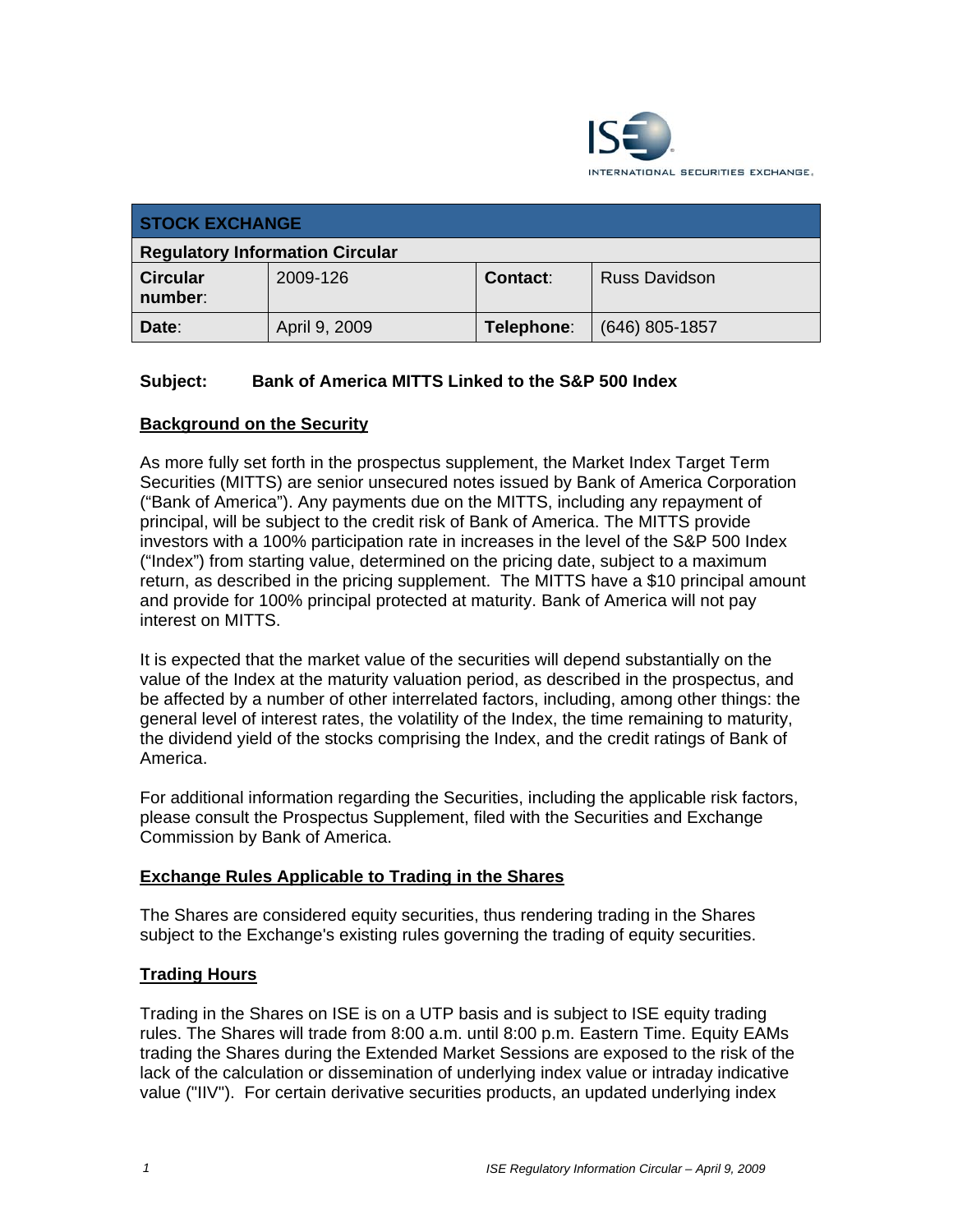value or IIV may not be calculated or publicly disseminated in the Extended Market hours. Since the underlying index value and IIV are not calculated or widely disseminated during Extended Market hours, an investor who is unable to calculate implied values for certain derivative securities products during Extended Market hours may be at a disadvantage to market professionals.

#### **Trading Halts**

ISE will halt trading in the Shares of a Trust in accordance with ISE Rule 2101(a)(2)(iii). The grounds for a halt under this Rule include a halt by the primary market because it stops trading the Shares and/or a halt because dissemination of the IIV or applicable currency spot price has ceased, or a halt for other regulatory reasons. In addition, ISE will stop trading the Shares of a Trust if the primary market de-lists the Shares.

#### **Delivery of a Prospectus**

Pursuant to federal securities laws, investors purchasing Shares must receive a prospectus prior to or concurrently with the confirmation of a transaction. Investors purchasing Shares directly from the Fund (by delivery of the Deposit Amount) must also receive a prospectus.

Prospectuses may be obtained through the Distributor or on the Fund's website. The Prospectus does not contain all of the information set forth in the registration statement (including the exhibits to the registration statement), parts of which have been omitted in accordance with the rules and regulations of the SEC. For further information about the Fund, please refer to the Trust's registration statement.

**This Regulatory Information Circular is not a statutory Prospectus. Equity EAMs should consult the Trust's Registration Statement, SAI, Prospectus and the Fund's website for relevant information.**